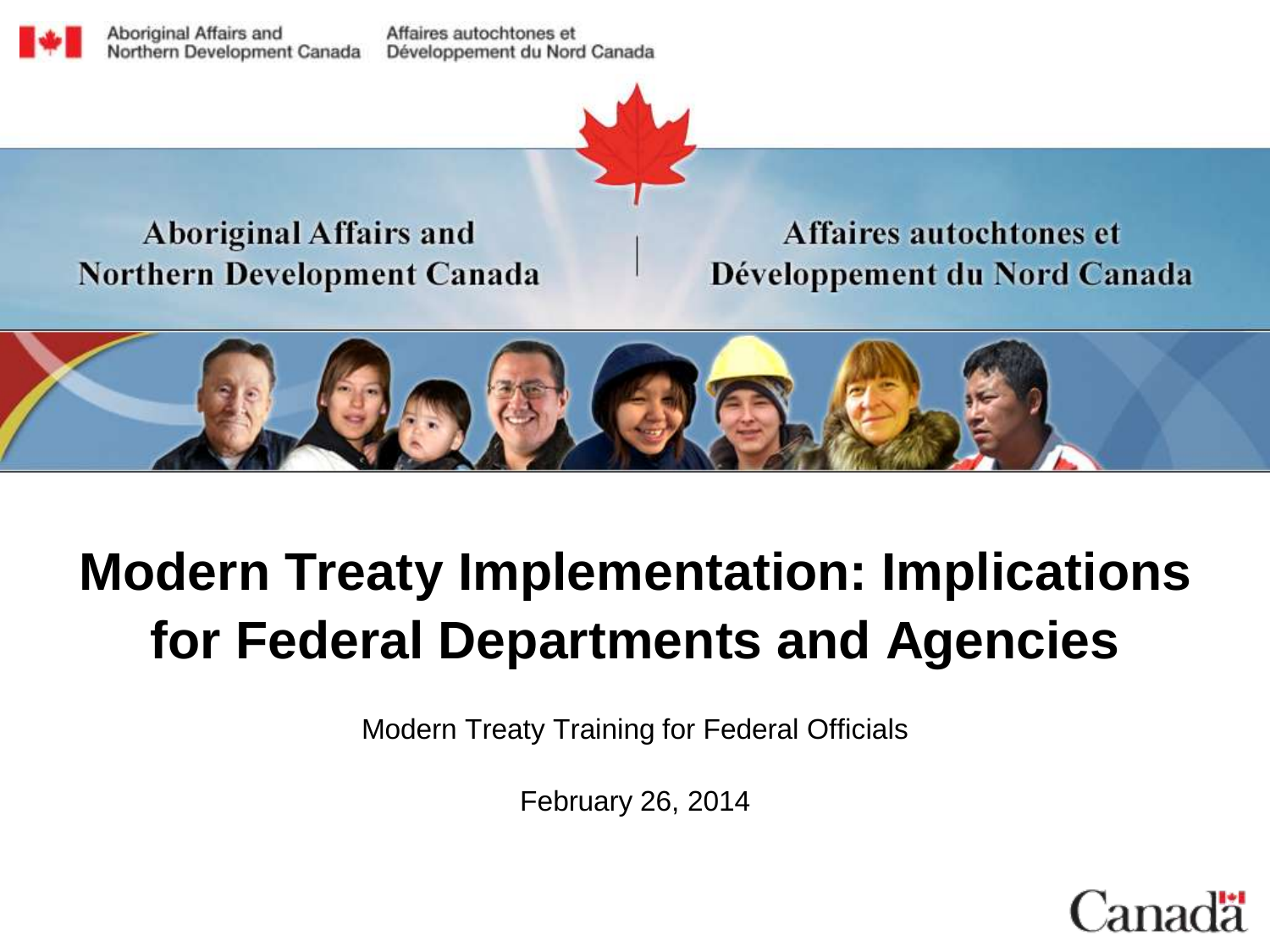### **Context**

- Modern treaties are a key component of Canadian nation-building. They advance the shared objective of reconciliation; promote strong and sustainable Aboriginal communities, and advance national socio-economic objectives, to the benefit of all Canadians.
	- –Negotiated, tripartite agreements
	- –Not time limited framework for new ansd enduring relationships
	- –Legally binding and constitutionally protected
- To effectively implement modern treaties, all departments and agencies need to be aware of and equipped to fulfil their obligations; cognizant of the broader implications of modern treaties on their departmental mandates; and respectful of the intergovernmental relationships created by modern treaties.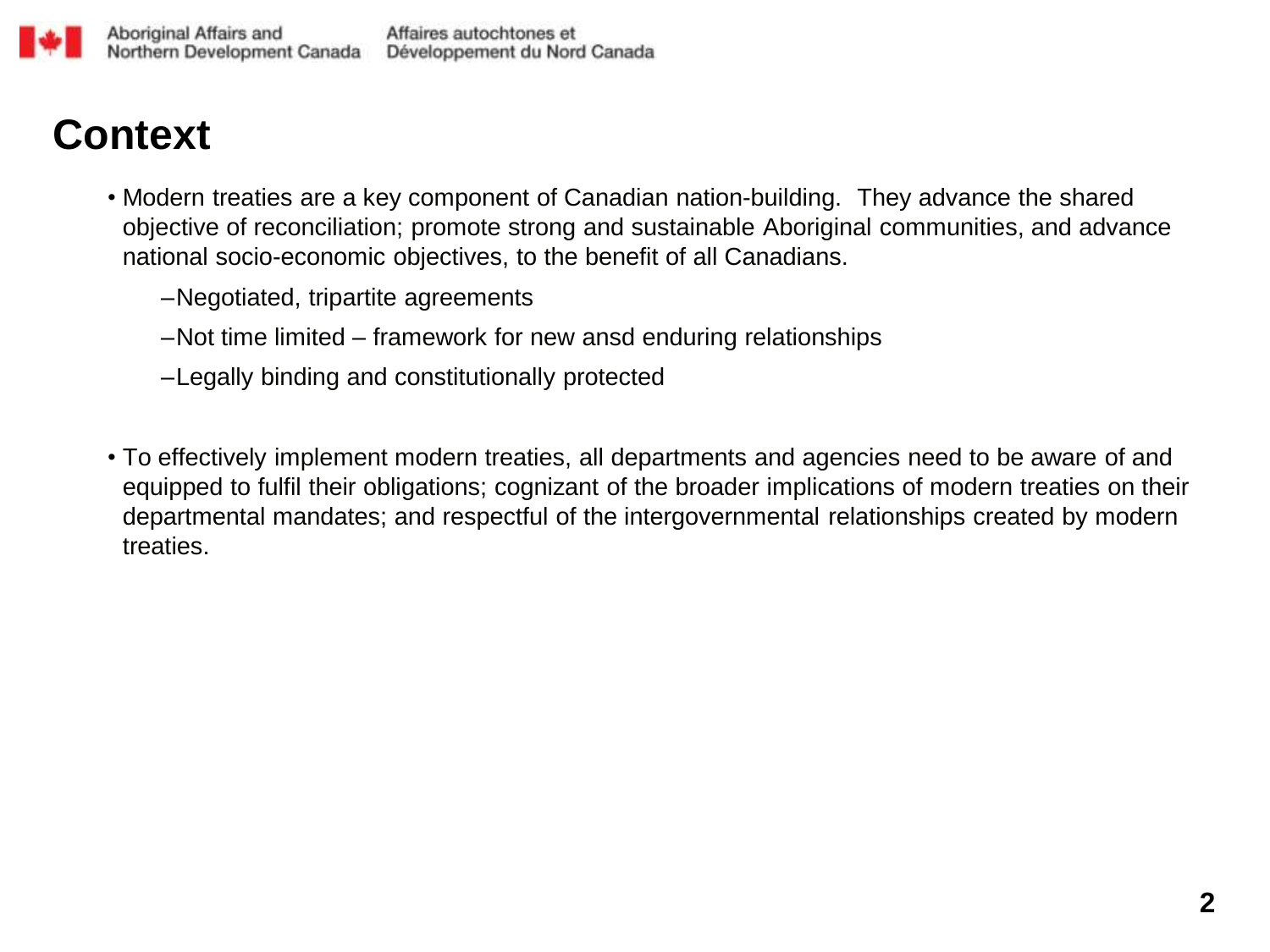## **Challenge** and Opportunity

- In pursuit of the shared objectives of treaty-making, the parties dedicate a significant amount of time and resources to the negotiation of treaties.
	- During negotiations, Canada consults rigorously across departments and agencies by means of a strong horizontal management framework.
- Modern treaties will only meet their intended objectives if the parties fully implement their obligations after the treaties come into effect.
- After thirty years of experience implementing modern treaties, much progress has been made towards the goals of these agreements by all signatory partners
	- Improved certainty with respect to land and resources;
	- Defined jurisdictions and co-management
	- More stable climate for economic development
- However, the scope and scale of Canada's modern treaty obligations creates some management challenges for the federal government and its component departments and agencies.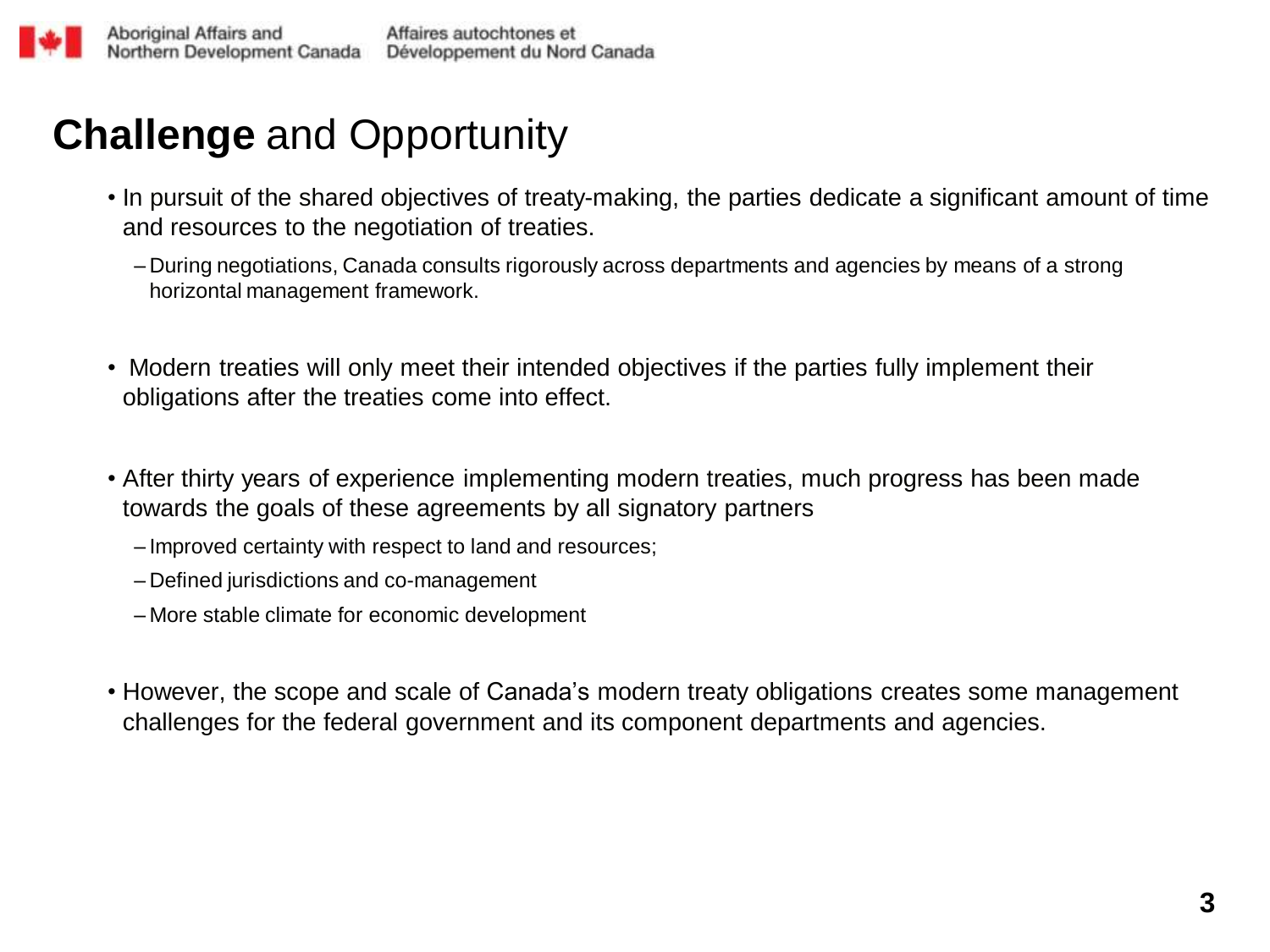# Challenge **and Opportunity**

- While Departments have a diverse range of mandates, responsibilities and clients, almost every federal organization delivers its programs, policies, and services to Aboriginal clients
- In these circumstances, Modern treaties provide government organizations with unique opportunity and context to take advantage of in successfully delivering on their mandates
	- New, renewed, forward looking relationship with the Crown
	- Clarity: Legal and operational certainty, defined rights and obligations
	- Established forums to work with groups (implementation committees)
	- Support through treaty management directorates
	- Client groups with established governance structures, accountability, defined responsibilities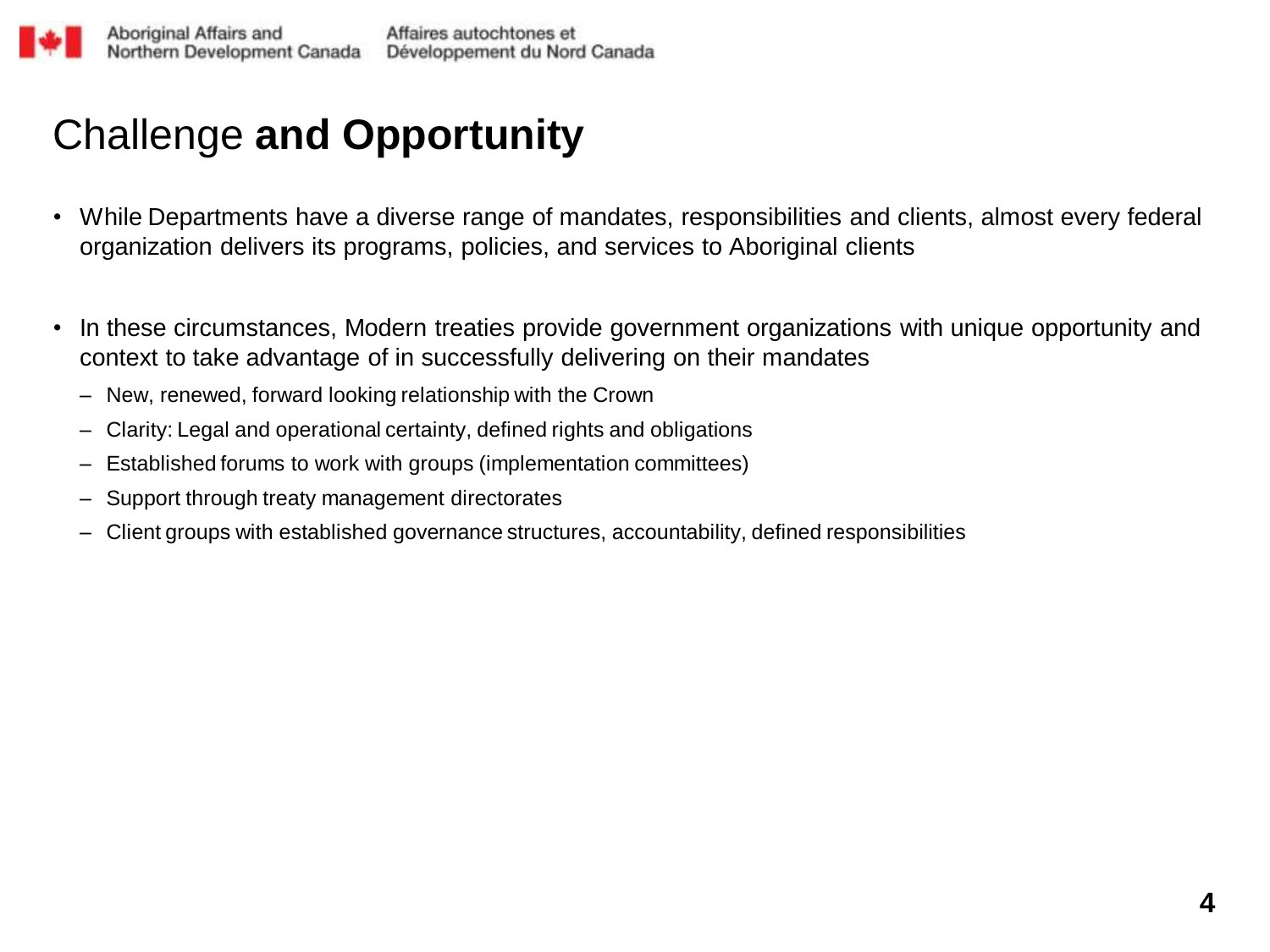#### **Modern Treaties change the way we do our business**

- Modern Treaties are unique in the world. They touch on a multitude of subjects and jurisdictions, and include many different kinds of obligations and responsibilities
- Obligations may be:
	- One time or ongoing
		- o One time obligations usually take place early in the post-effective date period (e.g.capital transfers, survey of settlement lands, and the establishment of mandated boards and committees), while ongoing obligations require regular or periodic action on the parts of one or more parties (e.g. ongoing participation on committees; ongoing operation of boards and committees; issuing of fishing licenses)
	- Direct or contingent
		- o Direct obligations are generally well-defined and fall under the responsibility of one or two departments (eg. The creation of a new national park, repatriation of artifacts). Contingent obligations are triggered by a future event (e.g. the establishment of a new national park may trigger an obligation to negotiate an impact and benefits agreement)
- Some obligations are the responsibility of one or two departments, while others are the responsibility of government as a whole. These are often triggered by departmental activity in modern treaty areas (eg. access, procurement and employment provisions)
- Modern treaties are entered into on behalf of the Crown virtually every federal organization's mandate will intersect with Aboriginal treaty rights at some point, from natural resource development to heritage to procurement **5**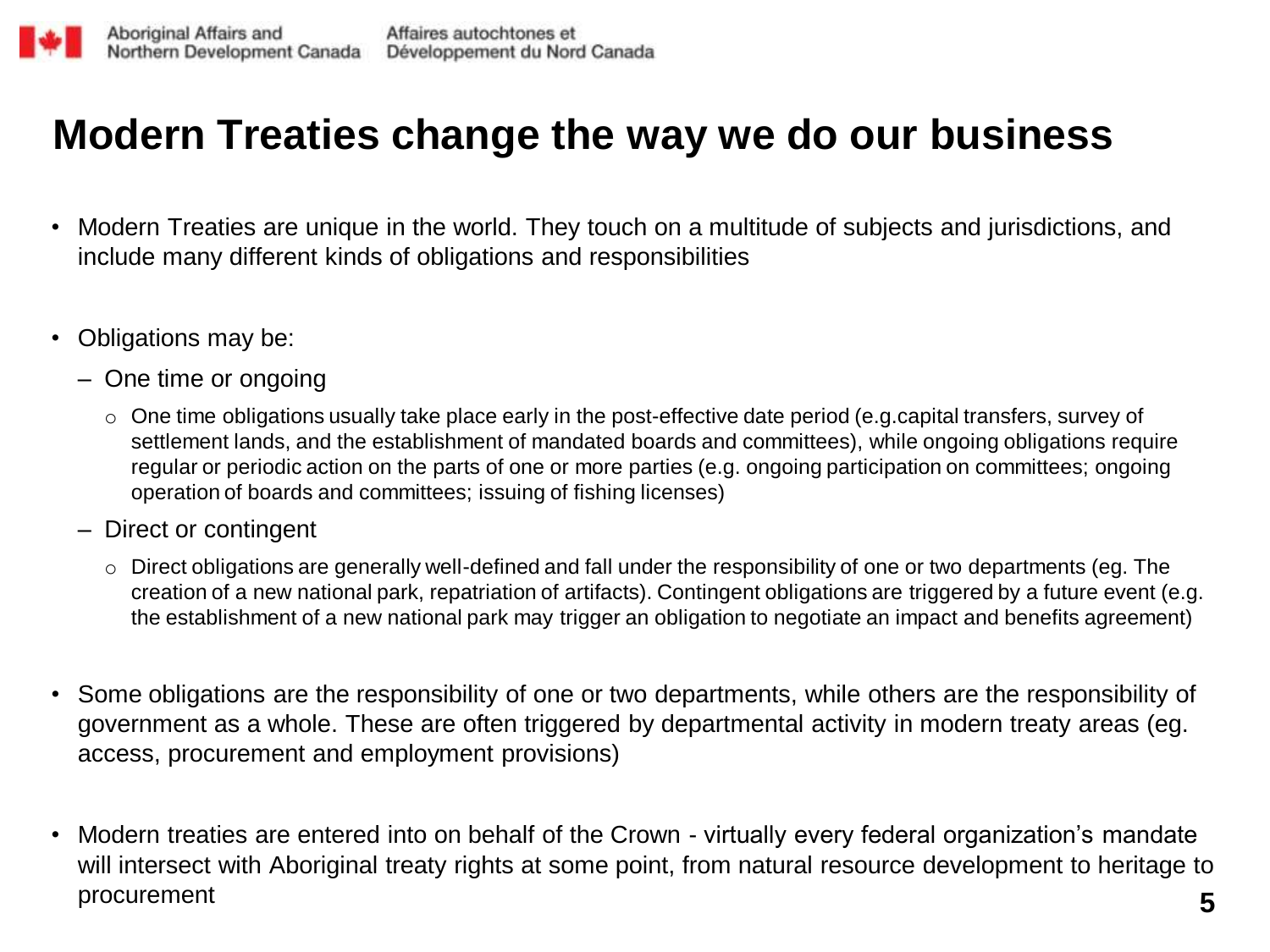#### **Modern Treaties change the way we do our business**

- AANDC plays an important coordinating role, representing Canada in the overarching modern treaty relationship, and providing guidance to other departments and agencies in fulfilling treaty responsibilities related to their mandates. AANDC also has its own, distinct obligations to implement.
- but *all* departments and agencies have obligations. This creates a horizontal management challenge for Canada.
- Each modern treaty **creates hundreds of obligations** for federal departments and agencies With 26 modern treaties currently being implemented, **Canada** is responsible for over 4000 constitutionallyprotected obligations.
- Over **30** departments and agencies have direct obligations under modern treaties, and *all* departments and agencies are subject to broader « whole-of-Government » obligations related to issues like contracting, employment, and consultation.
- *All* departmental activities, programs, policies and legislation must be developed and implemented in a manner that complies with modern treaty provisions.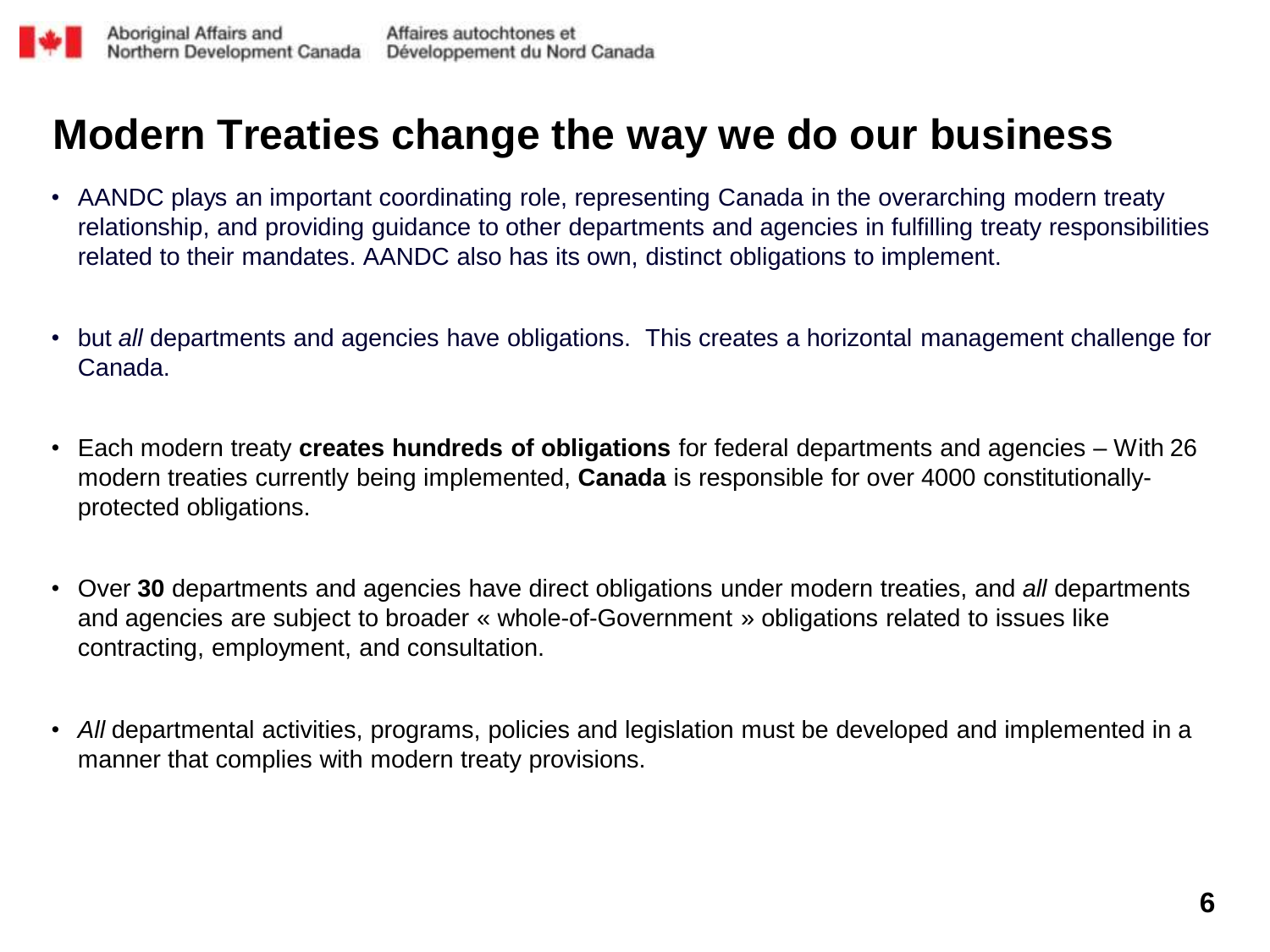#### **Federal Modern Treaty Obligations - Snapshot**

#### **Modern treaties create specific obligations for many departments and agencies:**

- Over 30 federal departments and agencies have specific obligations pursuant to modern treaties.
- Departments are generally closely consulted on the development of these clauses during negotiations, and resources are often allocated to manage these obligations.

•Relatively high awareness and compliance.

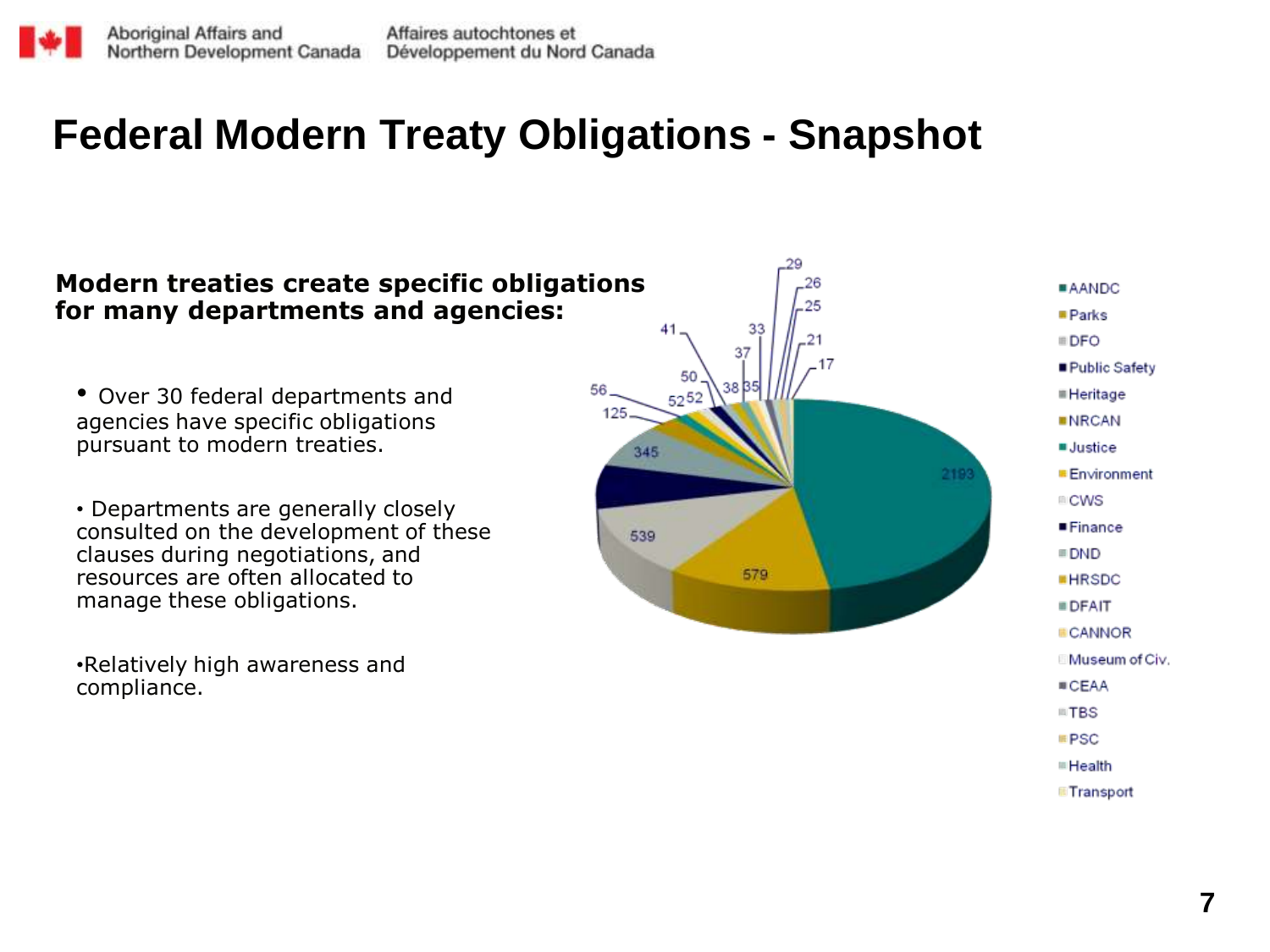#### **Federal Modern Treaty Obligations - Snapshot**

**Every treaty also has several categories of obligations that apply to** *all*  **Departments and Agencies:**

• Over 400 modern treaty obligations are the responsibility of *all*  departments and agencies.

•These obligations are often triggered by departmental programs, policies, legislation and activities in modern treaty areas.

•Responsibility for these obligations isn't delegated to specific departments. *All* departments need to remain vigilant to ensure that their activities in these areas are conducted in compliance with the treaties.

•These obligations are not as well understood, and departments are less prepared to manage them when an agreement comes into effect.



■ Lands and Resources Consultation & Engagement ■Contracting Employment & Ec. Measures ■Dispute Resolution ■Heritage Resources **Negotiations** Etc.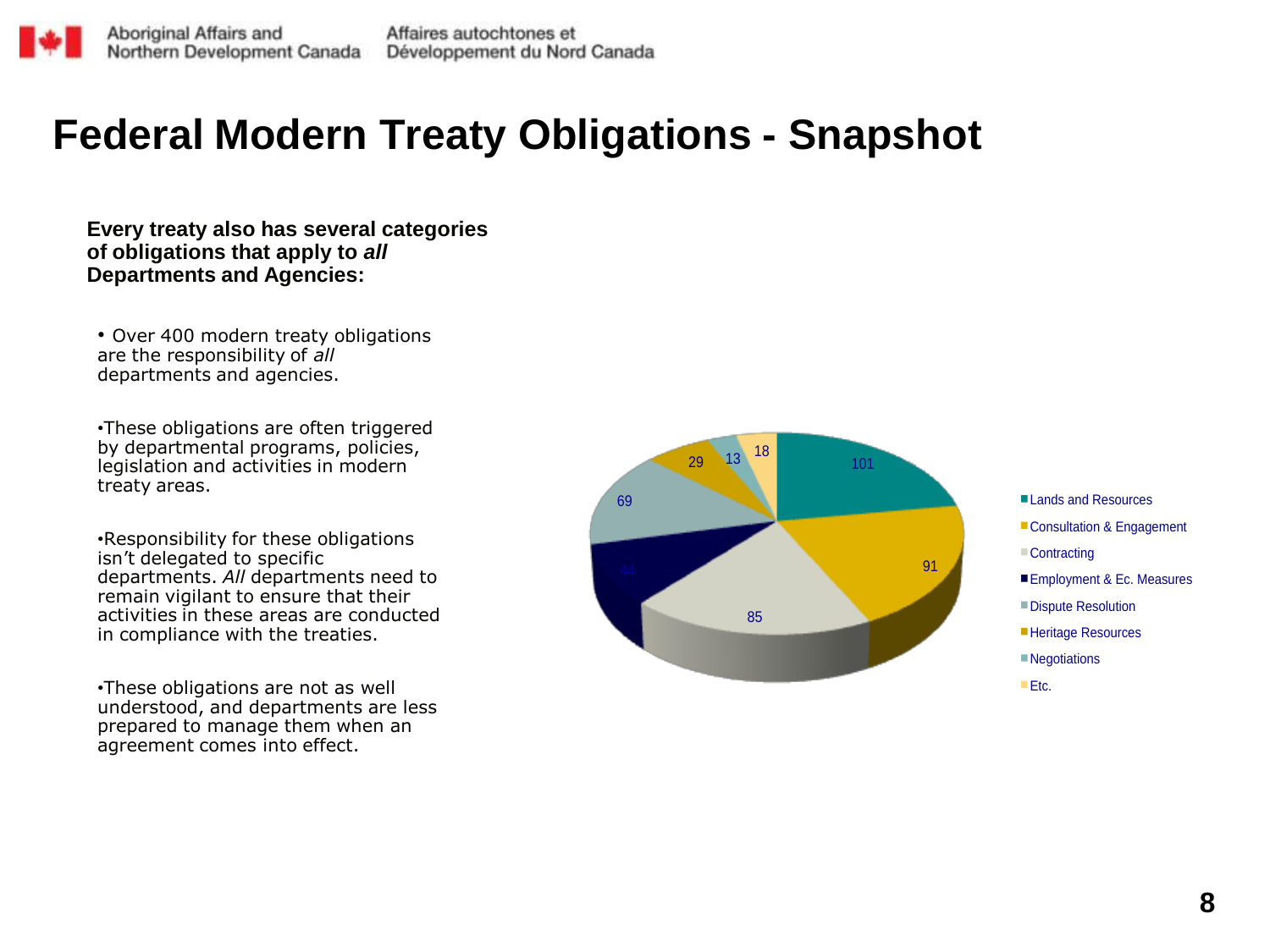### **How do we manage modern treaty implementation?**

The Implementation Management Framework

- The Implementation Management Framework extends the robust interdepartmental coordination framework already in place for negotiations to also include implementation. It creates a community of implementers by connecting officials across departments in regions, headquarters and management
	- Regional caucuses ensure collaborative fulfilment of obligations undertaken in the regions
	- Federal Caucus provides a forum for the development policy, operational guidance and support to regional operations and senior management
	- Federal Steering Committee provides senior management guidance and direction to departments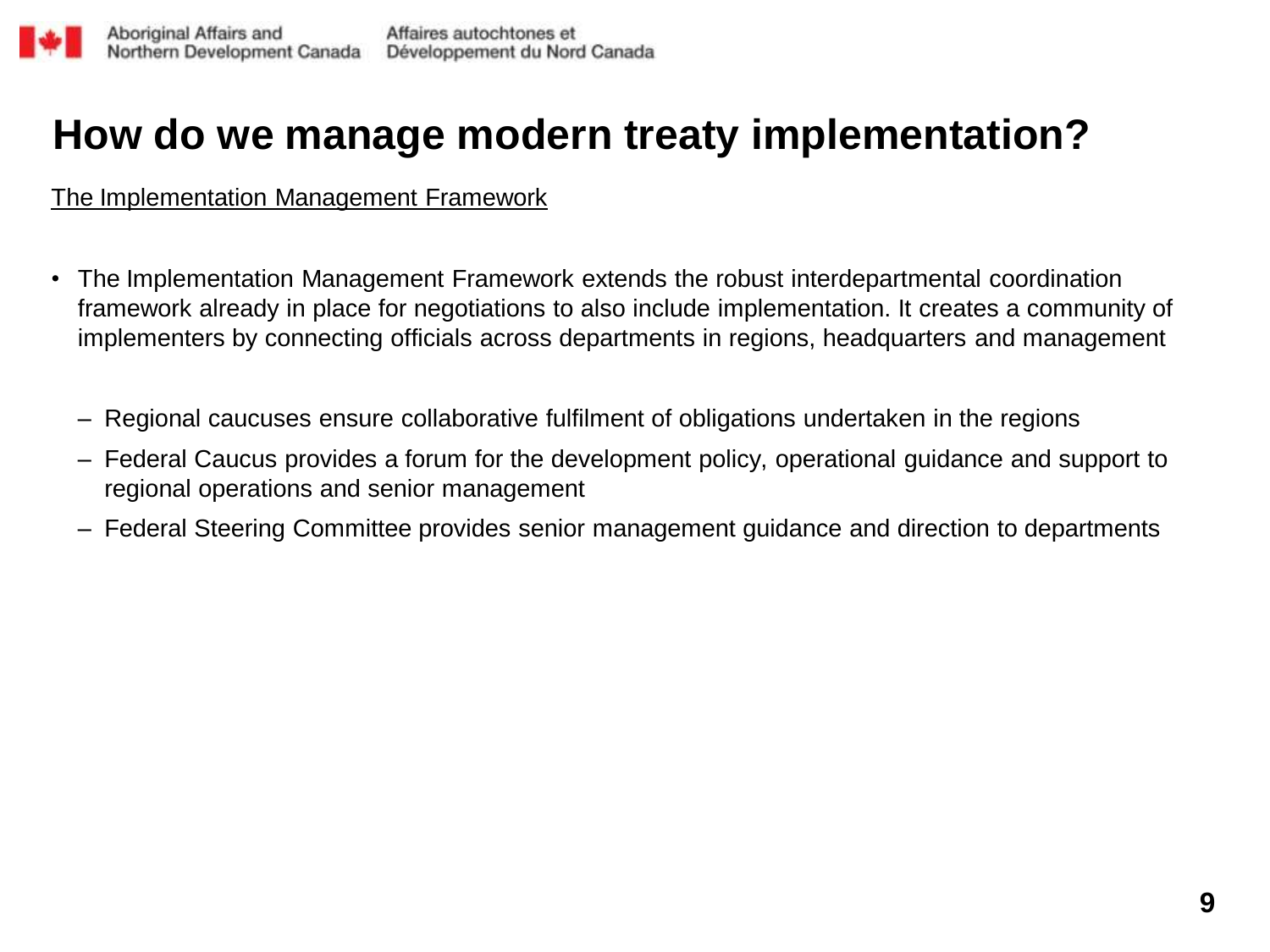### **How do we manage modern treaty implementation?**

Support to Departments/Agencies through the Implementation Branch

- Treaty Management / Intergovernmental Relations
	- $\circ$  Represents Canada in the overall management and maintenance of respectful treaty relationships
	- $\circ$  Coordinates management over 2200 AANDC obligations, both one-time and ongoing
	- o Represents the Federal Government at Implementation Committees
	- o Chairs regional caucuses
	- o Informal dispute resolution/issue management
	- o Supports OGDs/Central Agencies on treaty implementation activities
- **Implementation Negotiations** 
	- o Supports ongoing negotiations and new negotiation processes
	- $\circ$  Collaborates with main table negotiators to ensure agreements are "implementable"
	- $\circ$  Lead the negotiation and drafting of implementation plans
	- o Post effective date, lead renewal negotiations of fiscal agreements; implementation plans; and other agreements
- Planning, Policy and Promotion
	- o Raise awareness and understanding across federal departments and agencies with respect to treaty obligations
	- o Develop resource material to assist federal implementers
	- $\circ$  Bilateral work with other federal departments and agencies on specific issues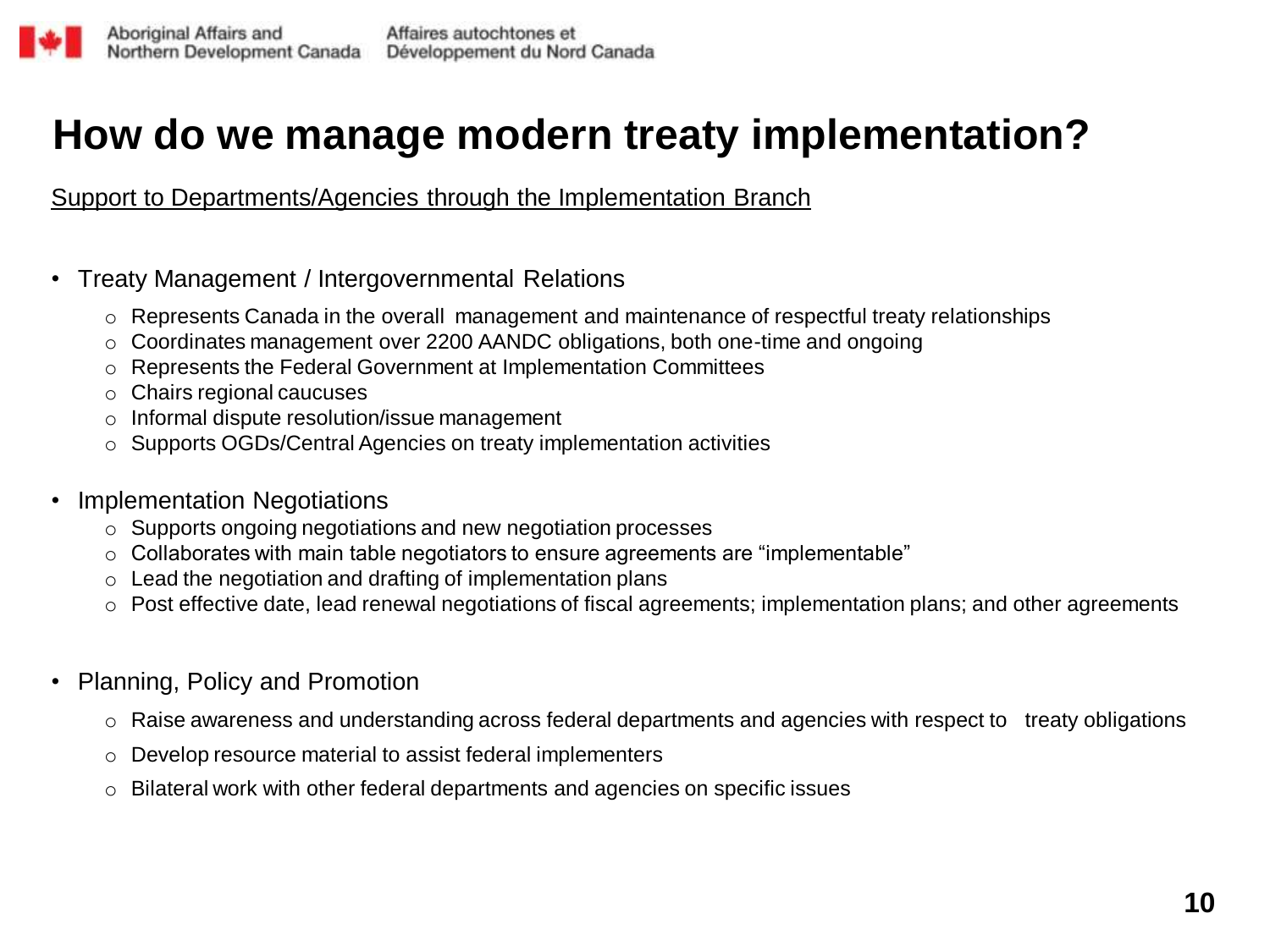#### **Moving forward: Strengthening the Whole of Government Approach**

- Finding solutions to our challenges requires innovation, ongoing effort and dedicated resources in three areas:
	- Education and Awareness
		- Raising awareness of federal obligations across departments and agencies;
		- Considering the broader implications of modern treaties on departmental mandates;
	- Coordination and Consistency
		- Strengthening coordination and strategic oversight of key treaty implementation issues;
		- Stronger « gatekeeping » in the development and delivery of federal programs, policies and legislation to ensure compliance with modern treaty provisions;
	- Accountability
		- Strengthening senior-level accountability for departmental obligations, from the Deputy Minister downwards